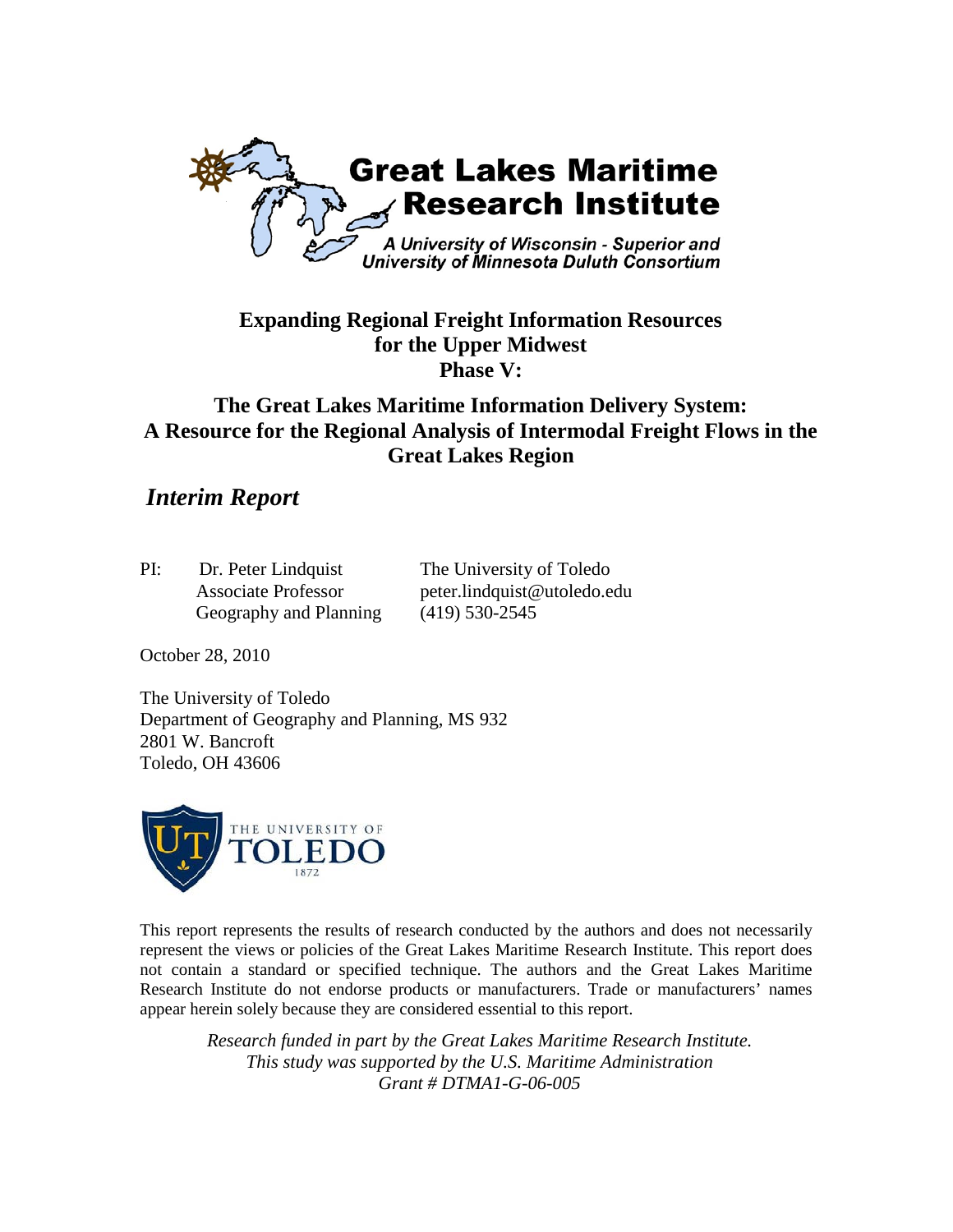This is the fifth phase of a long-term effort to develop and manage the Great Lakes Maritime Information Delivery System (GLMIDS). This web-based data repository, information clearinghouse and online geographic information system (GIS) is designed to serve as a comprehensive data resource linking maritime freight transportation in the Great Lakes to the wider regional economy (see [http://www.maritime.utoledo.edu\)](http://www.maritime.utoledo.edu/). Users can take advantage of the GIS location-based query and selection capabilities as well as mapping functions to report data concerning transportation networks, ports, economic activities and commodity flows in the region. This project collectively contains the following functions and data sets in its current state:

- An information clearinghouse and centralized data facility furnishing links to other sites, private vendors furnishing commercial products, and government agencies, *etc*.;
- A data delivery system that includes detailed regional economic data, weather and climatic data, dock and terminal facilities, commodity movements, intermodal connectivity, lock data and navigation facilities, movements, intermodal transportation networks (including rail, highway and air);
- Access to AIS data for tracking vessel movements in the Great Lakes;
- An interconnected intermodal network (water, rail, highway) that will enable analysts to incorporate transshipment costs and characteristics at terminals;
- An online *Atlas of Great Lakes Maritime Commerce* that includes maps for download in .*pdf* format;
- A data delivery function in the form of a secured FTP site at the project web page for approved users;
- A customized GIS data viewer in the form of *Midwest FreightView (MWFV)*;

The current phase of this project has been devoted in large part to continued data collection and management, with an emphasis toward automated data collection and toward the collection of new sources of data. In addition, the project team has continued efforts in collaboration with researchers in GLMRI partner institutions through data sharing and providing access to the online GIS. The project team has also stepped up efforts to provide more detailed information on commodity flows and the preparation of maps, graphics and data displays in the *Atlas of Great Lakes Maritime Commerce*. The final stages of this phase of the project are concentrated on phasing out the current version of *MWFV* in favor of a newer, more user-friendly online GIS data viewer that will feature the same data viewing features of the old system, but with improved data download capabilities and a new set of analytical tools. The project team has programmed modules for seamless incorporation into the new MWFV for the routing of cargoes, definition of market and port catchment areas, site selection, and intermodal connectivity on this data delivery site. As these features are incorporated in the new system, the project team will devote its attention to technology transfer functions, including workshops, online documentation, and publications.

### **Data Collection with an Emphasis on Automation**

Data collection will always remain an ongoing central process if the repository is to remain current and relevant to the maritime community in the region. However, many of our data collection efforts to date have been labor intensive and reliant on existing sources of data either through download or purchase. An alternative to this approach is to identify and implement new ways to collect data through automated methods. As a result, project team has implemented new procedures for data collection through web-based data entry by dock owners and operators, as well as through the acquisition of AIS (Automated Identification System) data in partnership with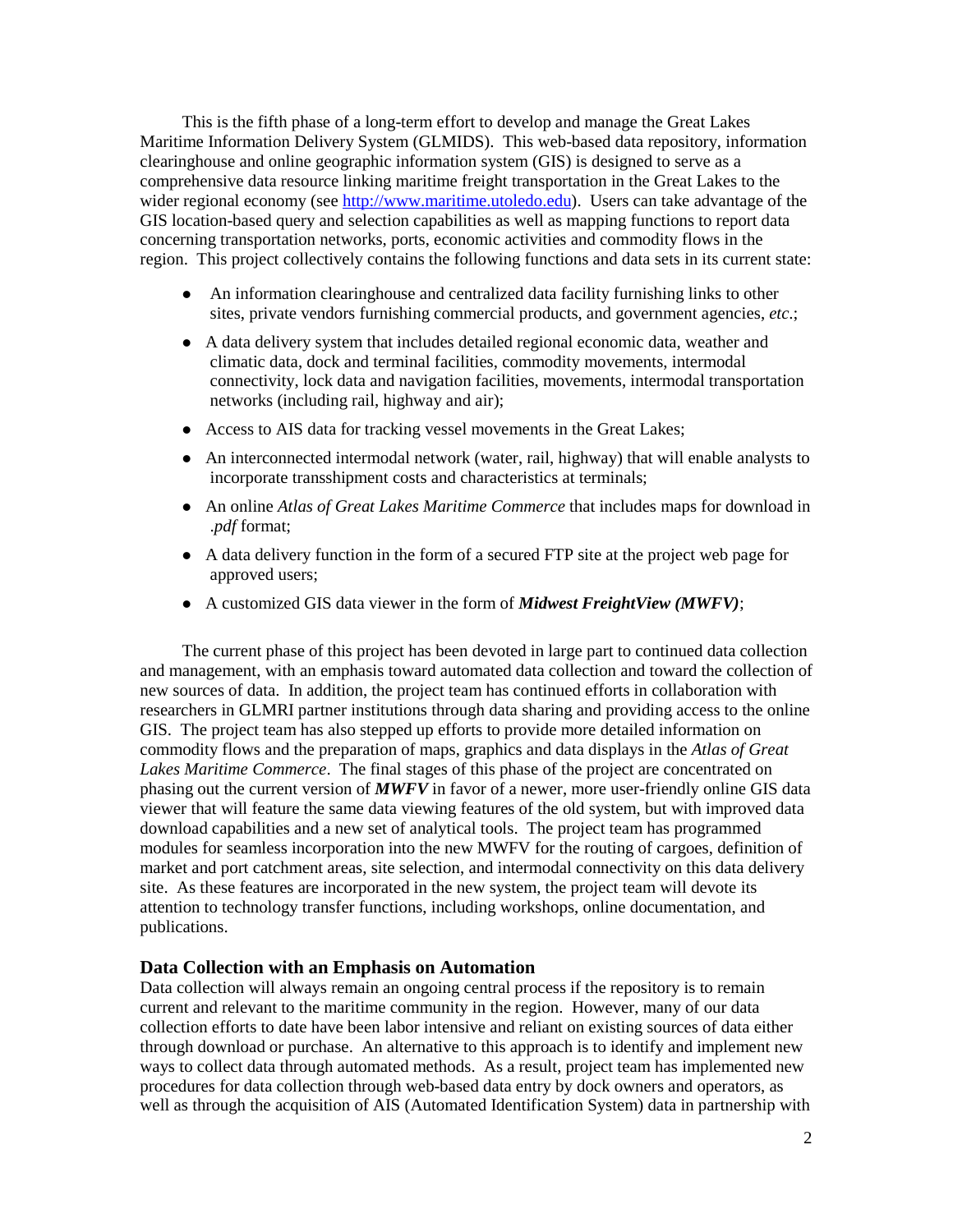the Great Lakes and Seaway Shipping Online, Inc. (GLSS, *aka* Boat Nerd). GLSS has placed several AIS receivers at key points throughout the Great Lakes region and is currently planning to install additional sites. The Toledo project team has purchased three additional AIS receivers for GLSS to install at key points. In return, GLSS streams vessel positions to the Toledo server, where vessels are tracked at  $\frac{1}{2}$  hour intervals and posted into the MWFV GIS on their closest link in the USACE National Waterway Network. These data, however, are not available for public viewing through an agreement with GLSS. As these data are processed, reduced and summarized, the repository will maintain an inventory of aggregate monthly vessel movements. The project team will also use this technology to track arrivals to and departures from specific docks and terminals when used in conjunction with the USACE *Master Docks Plus* data residing in the repository. This capability is an outcome of a related project undertaken by the Toledo project team in partnership with the USACE, U.S. Customs, the IRS, and the Coast Guard through the Federal Initiative for Navigation Data Enhancement (FINDE) program. This information could be applied in a number of ways in addition to monitoring vessel traffic in the lakes, such as in promoting and marketing port functions or in providing accurate and timely data for dredging requests, *etc*. To date the dock data collection and AIS data collection methods have been successfully integrated into the repository (see Figures 1 and 2). As mentioned above, the streamlined AIS data are secured with encryptions and password protections and are not available to the general public.



**Figure 1**. AIS Vessel Tracking on Secure Web Page. **Figure 2**. Dock Information Data Site

Data collection using more traditional methods has also continued in this phase through the acquisition of information relating to the regional economy, transportation networks, port and terminal facilities, and cargo movements. As these efforts continue, the project team will also continue to maintain and improve the web site and our online GIS MWFV platform for data delivery purposes. In terms of continued data acquisition, preprocessing, and incorporation into MWFV, the following tasks (as outlined in the project proposal) are completed or currently in process:

- ORNL CTA North American Rail Interlining Network
- Integrated Network—Great Lakes Waterway, Highway, Rail linked to Commercial Docks, Locks (Army Corps of Engineers)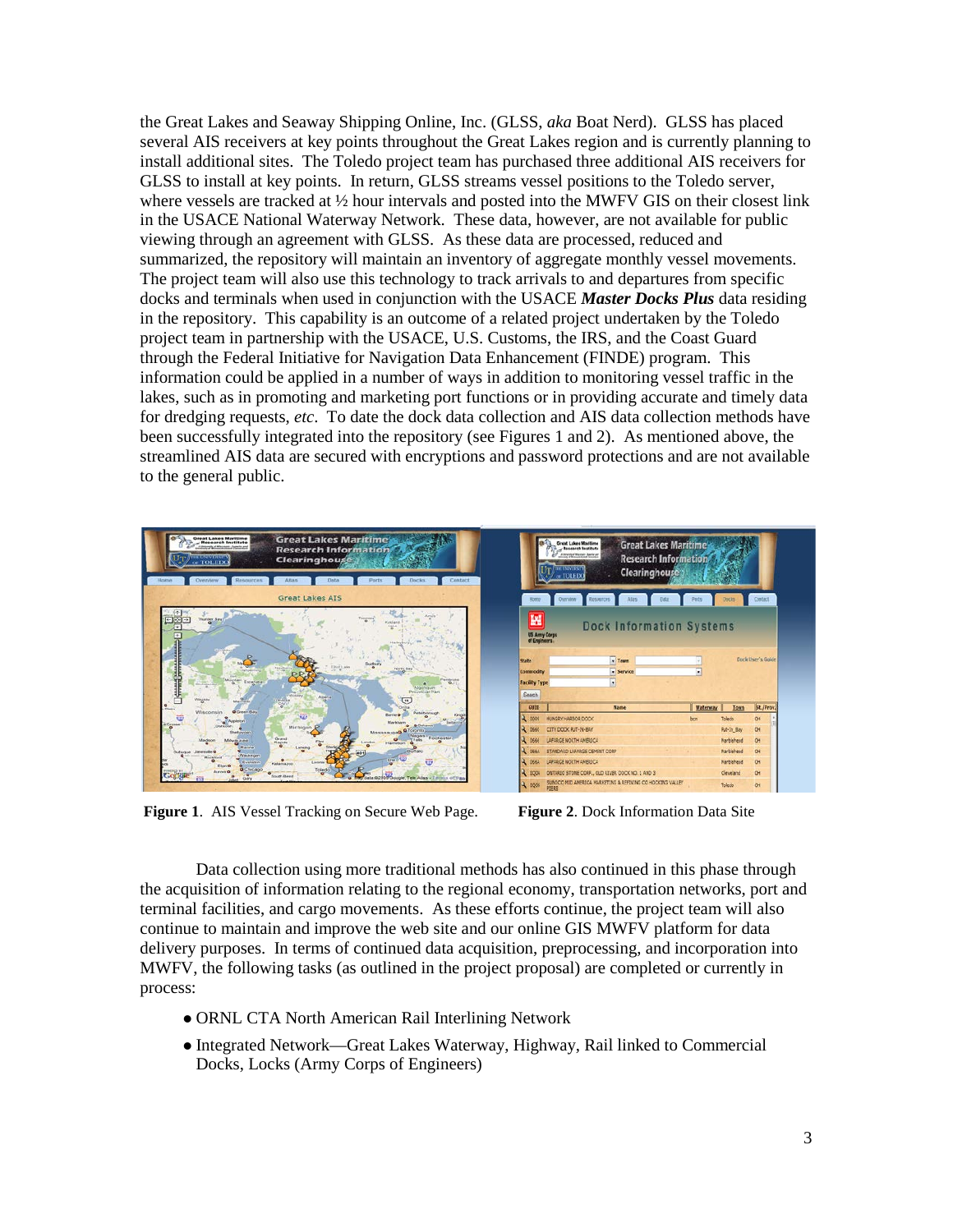- Updated US Highway Network Speed / Estimated Travel Times with ATRI Travel Time Data (by time of day, day of week)
- Add ESRI Traffic Counts to integrated highway network
- Link BEA Regions/BEA GDP Data to Public Rail Waybill Data
- Encode enhanced EPA eGRID Power Plant Database into MWFV and link to Rail and Waterway Networks
- Link USACE Foreign Traffic Vessel Entrances and Clearances to Ports
- Add legends, labels and text to "Last Mile" Connections on Satellite Imagery—connect these images to the new MWFV Viewer Site
- Input County-to-County Mileage and Impedance Tables into MWFV for analytical procedures (Useful for Analytical Tools—Accessibility, Location Analysis, *etc*.). The primary modes for these tables include: Highway, Rail, Water.

### **Cooperative Work and Data Sharing with GLMRI Partner Institutions.**

If the data products and online data delivery tools are to be useful to the maritime community, it is essential that the members of the project team find ways to put them to work in the hands of analysts with the skills to optimize their use. As data collection continues, so will the project team's involvement in disseminating and sharing data with our GLMRI partners and a wider community of partners. Selected cooperative ventures are summarized as follows:

- *Economic Impact of the Great Lakes and St. Lawrence Seaway System (GLSLS)* (see Doorn, D: http://www.glmri.org/research, 2009).
- **Great Lakes Marine Container Service Feasibility Study: Connecting Green Bay to**  *Global Container Service providers serving ports on the St. Lawrence Seaway* (see Hutchinson, E.R.: http://www.glmri.org/research, 2009).
- *Multimodal Freight Transportation within the Great Lakes-Saint Lawrence Basin* **TRB National Cooperative Freight Research Program-35** (Joint project between CPCS Transcom Limited, GLMRI, University of Toledo GISAG Center, Economic Development Research Group, Prime Focus LLC, and Sustainable Ports)
- *Ohio Statewide Freight Plan* (Joint project between the University of Toledo GISAG Center and Wilbur Smith Associates)
- *FINDE: Federal integrated Navigation Data Enhancement* (Joint automated data acquisition project between University of Toledo GISAG Center, USACE, IRS, US Customs, Coast Guard)

In addition to these projects, the project team is also involved with a number of other joint projects with researchers at UW-Madison, UW-Milwaukee, and The University of Illinois-Chicago. The project team will continue to solicit opportunities for joint work with our affiliate universities and outside contractors. Data and analysis results from these efforts will be documented and published on the data delivery site where appropriate.

#### **Commodity Flow Analysis and the** *Atlas of Great Lakes Maritime Commerce*

A detailed analysis of select major commodities flowing through the Great Lakes is currently being assembled by the project team. Comprehensive coal supply chain mapping is currently underway from the mine, through the lakes, and finally to the end power plants. An economic assessment, by mode through the region, will accompany this analysis. In addition, limestone, iron ore, and petroleum are being investigated on a broader spectrum by relating flows between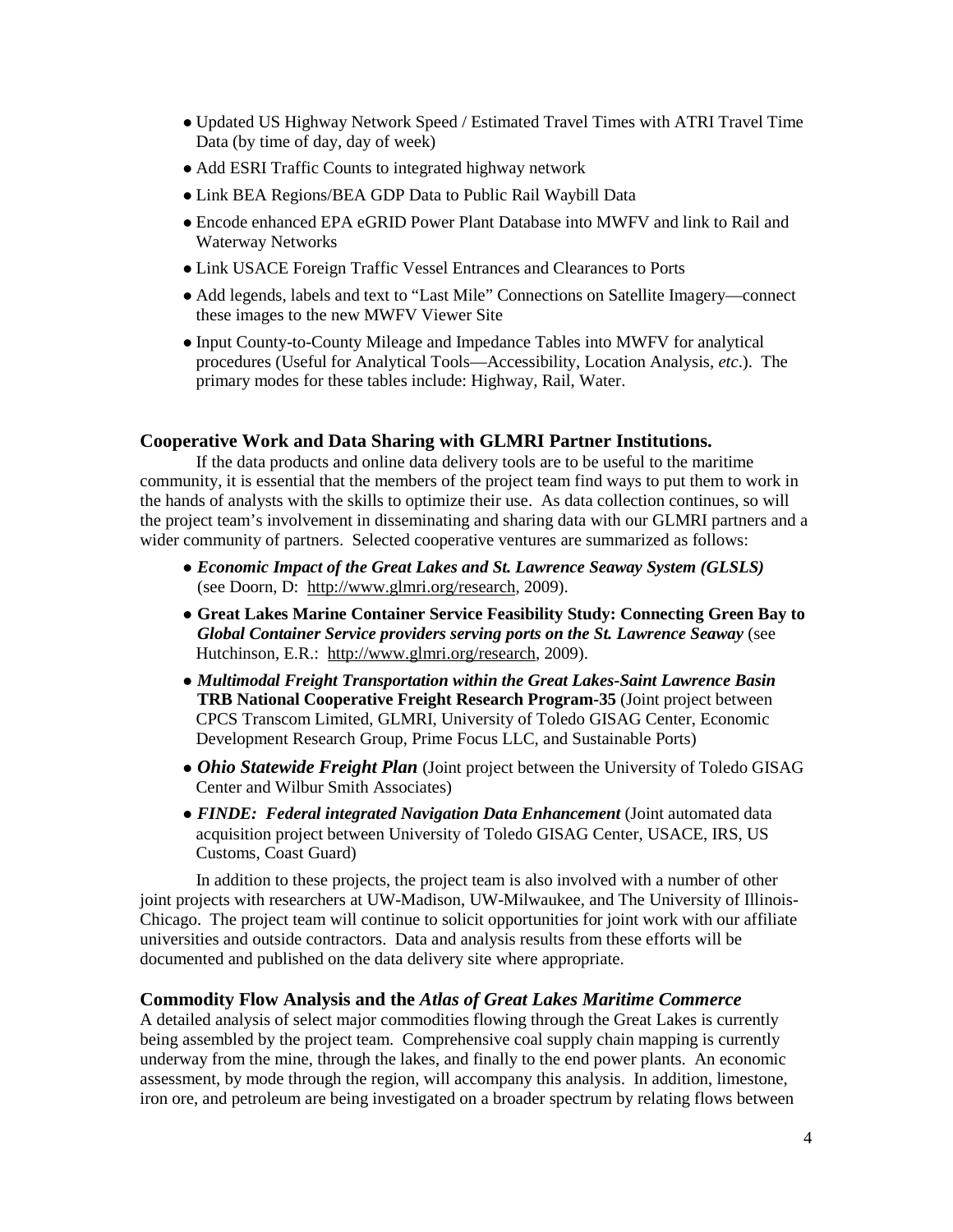origin and destination ports. Sample maps for inclusion in the *Atlas of Great Lakes Maritime Commerce* are in Figures 3-5. The final product will be in the form of an interactive PDF that can be downloaded or printed from the site and feature comprehensive commodity flows through the region.



**Figure 3.** Origin/Destination Ports for Coal **Figure 4.** Origin/Destination Ports for Limestone



**Figure 5.** Iron Ore Shipments and Receipts **Figure 6.** Coal Consumption for Power Plants

The vision for the Great Lakes Maritime Information Delivery System has evolved over the course of the project to produce a multidimensional system that can support a wide array of functions that include data storage, delivery of prepared documents, GIS functionality, and a clearinghouse of information for maritime commerce. The main objective originally envisioned for the project remains the same: to maintain a long-term database and data distribution system that is available for port authorities, state transportation agencies, regional planning agencies and economic development organizations, as well as other interested decision makers and stakeholders within the region.

During phase five, the project team has expanded its efforts to include automated data collection programs linked to AIS acquisition and web-based entry of dock and port facilities, as well as in